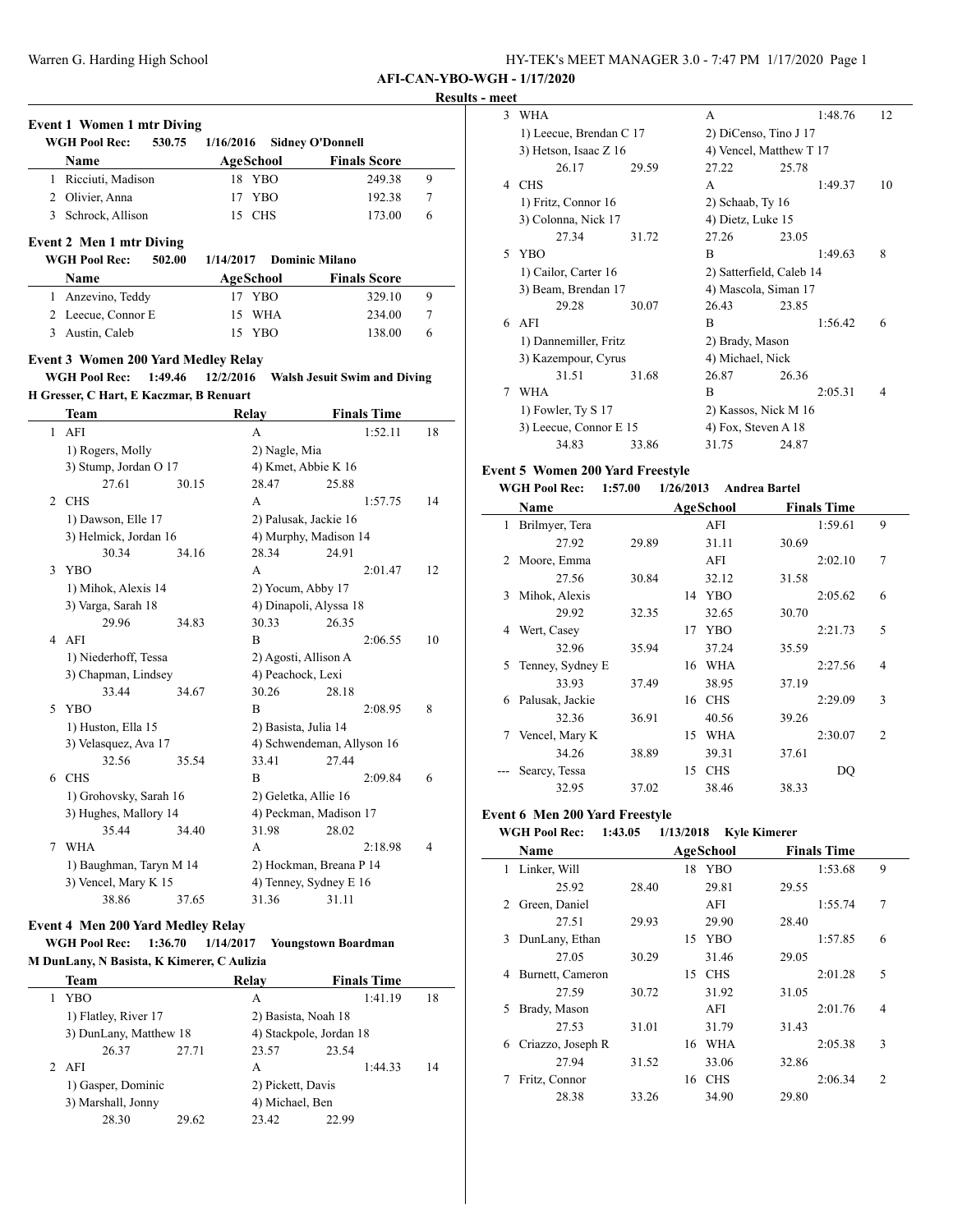| HY-TEK's MEET MANAGER 3.0 - 7:47 PM 1/17/2020 Page 2 |  |
|------------------------------------------------------|--|
|------------------------------------------------------|--|

#### **Results - meet**

|    | (Event 6 Men 200 Yard Freestyle) |         |           |                  |                 |                    |                |
|----|----------------------------------|---------|-----------|------------------|-----------------|--------------------|----------------|
|    | <b>Name</b>                      |         |           | <b>AgeSchool</b> |                 | <b>Finals Time</b> |                |
|    | 8 Fowler, Ty S                   |         | 17        | <b>WHA</b>       |                 | 2:07.81            | 1              |
|    | 29.54                            | 32.69   |           | 33.25            | 32.33           |                    |                |
|    | Event 7 Women 200 Yard IM        |         |           |                  |                 |                    |                |
|    | <b>WGH Pool Rec:</b>             | 2:08.26 | 1/28/2012 |                  | <b>Sam Lisy</b> |                    |                |
|    | Name                             |         |           | AgeSchool        |                 | <b>Finals Time</b> |                |
| 1  | Dyer, Madeline H                 |         |           | 18 AFI           |                 | 2:11.62            | 9              |
|    | 28.10                            | 35.00   |           | 36.81            | 31.71           |                    |                |
| 2  | Nagle, Mia                       |         |           | AFI              |                 | 2:16.14            | 7              |
|    | 29.77                            | 36.59   |           | 37.30            | 32.48           |                    |                |
|    | 3 Yocum, Abby                    |         |           | 17 YBO           |                 | 2:35.81            | 6              |
|    | 35.52                            | 43.98   |           | 41.94            | 34.37           |                    |                |
|    | 4 Kelty, Isabella                |         | 17        | <b>CHS</b>       |                 | 2:37.22            | 5              |
|    | 33.09                            | 40.86   |           | 47.91            | 35.36           |                    |                |
| 5. | Geletka, Allie                   |         |           | 16 CHS           |                 | 2:41.82            | 4              |
|    | 32.69                            | 43.13   |           | 46.03            | 39.97           |                    |                |
| 6  | Kelso, Madison                   |         | 15        | <b>YBO</b>       |                 | 2:45.05            | 3              |
|    | 37.10                            | 42.01   |           | 47.79            | 38.15           |                    |                |
| 7  | Kassos, Beth A                   |         | 16        | <b>WHA</b>       |                 | 2:52.95            | $\overline{2}$ |
|    | 37.41                            | 45.45   |           | 47.92            | 42.17           |                    |                |
| 8  | Hockman, Breana P                |         | 14        | <b>WHA</b>       |                 | 3:01.49            | 1              |
|    | 40.53                            | 47.67   |           | 49.87            | 43.42           |                    |                |

# **Event 8 Men 200 Yard IM**

**WGH Pool Rec: 1:55.68 1/14/2017 Timmy Kubacki**

|    | <b>Name</b>         |       |    | AgeSchool  |       | <b>Finals Time</b> |                |
|----|---------------------|-------|----|------------|-------|--------------------|----------------|
| 1  | Basista, Noah       |       | 18 | <b>YBO</b> |       | 1:56.71            | 9              |
|    | 25.37               | 31.69 |    | 32.95      | 26.70 |                    |                |
| 2  | Marshall, Jonny     |       |    | AFI        |       | 1:58.85            | 7              |
|    | 25.38               | 27.62 |    | 36.65      | 29.20 |                    |                |
| 3  | Stackpole, Jordan   |       | 18 | <b>YBO</b> |       | 2:12.07            | 6              |
|    | 27.74               | 34.68 |    | 39.08      | 30.57 |                    |                |
| 4  | Gasper, Dominic     |       |    | AFI        |       | 2:14.84            | 5              |
|    | 29.05               | 34.36 |    | 40.72      | 30.71 |                    |                |
| 5. | Vencel, Matthew T   |       | 17 | <b>WHA</b> |       | 2:23.93            | 4              |
|    | 29.73               | 37.87 |    | 43.17      | 33.16 |                    |                |
| 6  | Hetson, Isaac Z     |       | 16 | <b>WHA</b> |       | 2:26.68            | 3              |
|    | 28.93               | 37.65 |    | 47.39      | 32.71 |                    |                |
| 7  | Hernandez, Santiago |       | 15 | <b>CHS</b> |       | 2:30.46            | $\overline{c}$ |
|    | 32.51               | 36.47 |    | 49.17      | 32.31 |                    |                |

## **Event 9 Women 50 Yard Freestyle**

# **WGH Pool Rec: 24.49 12/2/2016 Carly Hart**

| <b>Name</b>          |    |            | <b>Finals Time</b>                           |                |  |
|----------------------|----|------------|----------------------------------------------|----------------|--|
| Baith, Jordan J      | 18 |            | 25.52                                        | 9              |  |
| Dinapoli, Alyssa     | 18 | <b>YBO</b> | 26.60                                        | 7              |  |
| Peckman, Miranda     | 17 | <b>CHS</b> | 27.08                                        | 6              |  |
| Chapman, Lindsey     |    | AFI        | 27.17                                        | 5              |  |
| Schwendeman, Allyson | 16 |            | 28.25                                        | 4              |  |
| Peckman, Madison     | 17 | <b>CHS</b> | 28.61                                        | 3              |  |
| Shuttic, Hannah G    | 14 | WHA        | 33.16                                        | $\overline{c}$ |  |
| Sincich, Allison M   | 15 | <b>WHA</b> | 33.49                                        | 1              |  |
| Stutler, Rebecca     |    | AFI        | X29.14                                       |                |  |
| Esper, Catherine     | 15 |            | X29.20                                       |                |  |
| Dannemiller, Elle    |    | AFI        | X29.20                                       |                |  |
| Hughes, Mallory      | 14 | <b>CHS</b> | X29.33                                       |                |  |
| Agosti, Ashley       |    | AFI        | X30.24                                       |                |  |
|                      |    |            | AgeSchool<br>AFI<br><b>YBO</b><br><b>CHS</b> |                |  |

| --- Searle, Madelyn   |    | AFI        | X30.39 |
|-----------------------|----|------------|--------|
| --- Brinkley, Aadia   | 17 | YBO        | X30.73 |
| --- Williams, Tyler   |    | 18 YBO     | X30.76 |
| --- Grohovsky, Sarah  |    | 16 CHS     | X30.76 |
| --- Pickens, Olivia   |    | 14 YBO     | X30.99 |
| --- Durham, Kenzie    | 17 | <b>CHS</b> | X31.13 |
| --- Parker, Ireland   |    | 14 YBO     | X31.64 |
| --- Baughman, Taryn M | 14 | WHA        | X34.74 |

# **Event 10 Men 50 Yard Freestyle**

## **WGH Pool Rec: 21.43 12/8/2015 Michael Miller**

|               | Name               |    | <b>AgeSchool</b> | <b>Finals Time</b> |                |
|---------------|--------------------|----|------------------|--------------------|----------------|
| 1             | Leecue, Brendan C  | 17 | <b>WHA</b>       | 22.94              | 9              |
| $\mathcal{L}$ | Flatley, River     | 17 | <b>YBO</b>       | 23.00              | 7              |
| 3             | Dietz, Luke        | 15 | <b>CHS</b>       | 23.58              | 6              |
| 4             | Michael, Ben       |    | AFI              | 23.66              | 5              |
| 5             | Mascola, Siman     | 17 | <b>YBO</b>       | 24.11              | 4              |
| 6             | Dannemiller, Fritz |    | AFI              | 24.50              | 3              |
| 7             | DiCenso, Tino J    | 17 | <b>WHA</b>       | 25.33              | $\overline{2}$ |
| 8             | Schaab, Ty         | 16 | <b>CHS</b>       | 27.24              | 1              |
| ---           | Fox, Steven A      | 18 | WHA              | X25.00             |                |
| ---           | Colonna, Nick      | 17 | <b>CHS</b>       | X26.00             |                |
| ---           | Michael, Nick      |    | AFI              | X26.35             |                |
| ---           | Peterson, Carson R | 15 | <b>WHA</b>       | X26.82             |                |
| ---           | Manley, Liam       | 14 | <b>YBO</b>       | X27.19             |                |
| $---$         | Sanderson, Ben     |    | AFI              | X27.31             |                |
| ---           | Parker, Liam       | 16 | <b>YBO</b>       | X28.85             |                |
| $---$         | Buonamici, Luca    | 15 | <b>YBO</b>       | X29.25             |                |
| ---           | Balint, Paul       |    | AFI              | X31.11             |                |
| ---           | Dodge, Ethan J     | 15 | <b>WHA</b>       | X33.16             |                |
|               | Lowe, Jamieer A    | 17 | <b>WHA</b>       | X35.62             |                |
|               | Merritt, Adin      |    | AFI              | X39.39             |                |

## **Event 11 Women 100 Yard Butterfly**

# **WGH Pool Rec: 58.13 12/7/2013 Sam Lisy**

| <b>Name</b>          |       | AgeSchool        | <b>Finals Time</b> |                |
|----------------------|-------|------------------|--------------------|----------------|
| Stump, Jordan O<br>1 |       | $17$ AFI         | 1:02.53            | 9              |
| 29.32                | 33.21 |                  |                    |                |
| Murphy, Madison<br>2 |       | <b>CHS</b><br>14 | 1:03.56            | 7              |
| 30.02                | 33.54 |                  |                    |                |
| Rogers, Molly<br>3   |       | AFI              | 1:04.15            | 6              |
| 30.22                | 33.93 |                  |                    |                |
| Dawson, Elle<br>4    |       | <b>CHS</b><br>17 | 1:09.73            | 5              |
| 31.06                | 38.67 |                  |                    |                |
| Varga, Sarah<br>5.   |       | <b>YBO</b><br>18 | 1:11.19            | $\overline{4}$ |
| 33.09                | 38.10 |                  |                    |                |
| Huston, Ella<br>6    |       | 15<br><b>YBO</b> | 1:11.58            | 3              |
| 32.47                | 39.11 |                  |                    |                |

## **Event 12 Men 100 Yard Butterfly**

## **WGH Pool Rec: 51.05 1/13/2018 Kyle Kimerer**

|   | <b>Name</b>         |       |    | AgeSchool  | <b>Finals Time</b> |   |
|---|---------------------|-------|----|------------|--------------------|---|
| 1 | DunLany, Matthew    |       | 18 | <b>YBO</b> | 52.17              | 9 |
|   | 24.36               | 27.81 |    |            |                    |   |
|   | 2 Stackpole, Jordan |       | 18 | <b>YBO</b> | 58.24              |   |
|   | 27.31               | 30.93 |    |            |                    |   |
|   | 3 Leecue, Brendan C |       |    | <b>WHA</b> | 58.37              | h |
|   | 26.85               | 31.52 |    |            |                    |   |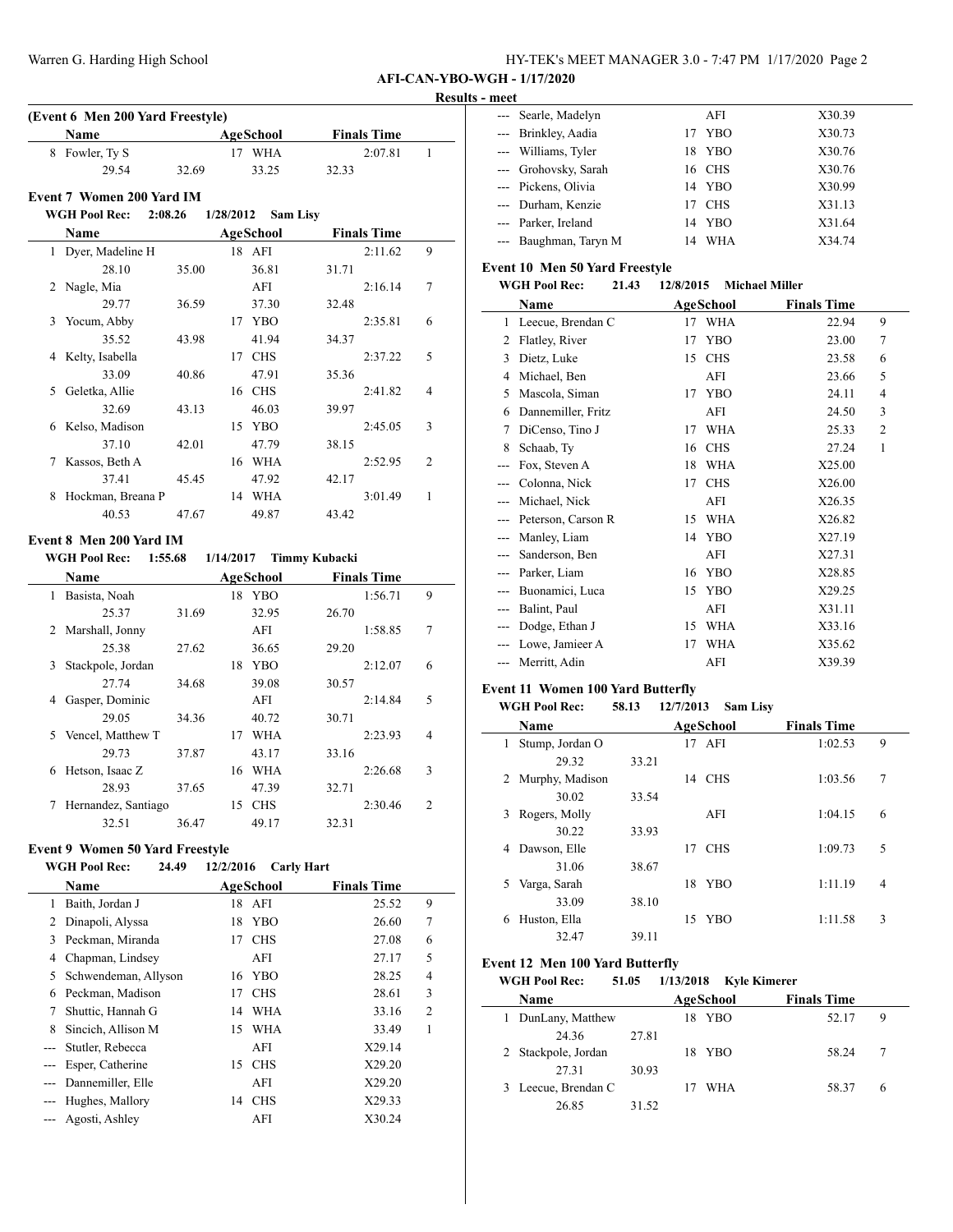# Warren G. Harding High School National Metal HY-TEK's MEET MANAGER 3.0 - 7:47 PM 1/17/2020 Page 3

# **AFI-CAN-YBO-WGH - 1/17/2020**

#### **Results - meet**

| (Event 12 Men 100 Yard Butterfly) |                    |       |           |                    |   |  |  |  |
|-----------------------------------|--------------------|-------|-----------|--------------------|---|--|--|--|
|                                   | <b>Name</b>        |       | AgeSchool | <b>Finals Time</b> |   |  |  |  |
|                                   | Gasper, Dominic    |       | AFI       | 1:00.67            | 5 |  |  |  |
|                                   | 28.97              | 31.70 |           |                    |   |  |  |  |
|                                   | 5 Kazempour, Cyrus |       | AFI       | 1:01.55            | 4 |  |  |  |
|                                   | 28.56              | 32.99 |           |                    |   |  |  |  |
| 6                                 | Hetson, Isaac Z    |       | WHA<br>16 | 1:01.93            | 3 |  |  |  |
|                                   | 28.92              | 33.01 |           |                    |   |  |  |  |

# **Event 13 Women 100 Yard Freestyle**

 $\overline{a}$ 

# **WGH Pool Rec: 53.53 1/26/2013 Sam Lisy**

|              | <b>Name</b>           |       |    | <b>AgeSchool</b> | <b>Finals Time</b> |                |
|--------------|-----------------------|-------|----|------------------|--------------------|----------------|
| $\mathbf{1}$ | Baith, Jordan J       |       |    | 18 AFI           | 54.73              | 9              |
|              | 26.71                 | 28.02 |    |                  |                    |                |
| 2            | Brilmyer, Tera        |       |    | AFI              | 55.11              | 7              |
|              | 26.94                 | 28.17 |    |                  |                    |                |
| 3            | Dinapoli, Alyssa      |       | 18 | YBO              | 58.10              | 6              |
|              | 28.12                 | 29.98 |    |                  |                    |                |
| 4            | Helmick, Jordan       |       |    | 16 CHS           | 59.91              | 5              |
|              | 28.64                 | 31.27 |    |                  |                    |                |
| 5            | Wert, Casey           |       | 17 | <b>YBO</b>       | 1:02.36            | 4              |
|              | 30.18                 | 32.18 |    |                  |                    |                |
| 6            | Geletka, Allie        |       |    | 16 CHS           | 1:03.59            | 3              |
|              | 29.38                 | 34.21 |    |                  |                    |                |
| 7            | Vencel, Mary K        |       | 15 | <b>WHA</b>       | 1:04.35            | $\overline{2}$ |
|              | 30.73                 | 33.62 |    |                  |                    |                |
| 8            | Sincich, Allison M    |       | 15 | <b>WHA</b>       | 1:13.57            | 1              |
|              | 35.21                 | 38.36 |    |                  |                    |                |
|              | Agosti, Allison A     |       |    | AFI              | X59.97             |                |
|              | 28.76                 | 31.21 |    |                  |                    |                |
|              | Peachock, Lexi        |       |    | AFI              | X1:01.35           |                |
|              | 29.37                 | 31.98 |    |                  |                    |                |
|              | --- Nixon, Julia      |       |    | AFI              | X1:02.37           |                |
|              | 29.53                 | 32.84 |    |                  |                    |                |
|              | --- Niederhoff, Tessa |       |    | AFI              | X1:05.69           |                |
|              | 31.23                 | 34.46 |    |                  |                    |                |
|              | Esper, Catherine      |       | 15 | <b>CHS</b>       | X1:06.23           |                |
|              | 31.00                 | 35.23 |    |                  |                    |                |
|              | Brinkley, Aadia       |       | 17 | YBO              | X1:08.24           |                |
|              | 33.09                 | 35.15 |    |                  |                    |                |
|              | Williams, Tyler       |       | 18 | YBO              | X1:08.32           |                |
|              | 32.33                 | 35.99 |    |                  |                    |                |
|              | Pantaleo, Gabriella   |       | 18 | YBO              | X1:14.08           |                |
|              | 36.79                 | 37.29 |    |                  |                    |                |
|              | Lonsway, Bella        |       | 16 | YBO              | X1:15.68           |                |
|              | 35.59                 | 40.09 |    |                  |                    |                |
|              | Baughman, Taryn M     |       | 14 | <b>WHA</b>       | X1:16.20           |                |
|              | 35.63                 | 40.57 |    |                  |                    |                |

## **Event 14 Men 100 Yard Freestyle**

|    | WGH Pool Rec:      | 46.85 | 1/13/2018 | Kvle Kimerer |                    |   |
|----|--------------------|-------|-----------|--------------|--------------------|---|
|    | <b>Name</b>        |       | AgeSchool |              | <b>Finals Time</b> |   |
| 1. | Linker, Will       |       | 18 YBO    |              | 50.15              | 9 |
|    | 24.14              | 26.01 |           |              |                    |   |
|    | 2 Michael, Ben     |       | AFI       |              | 51.85              | 7 |
|    | 24.83              | 27.02 |           |              |                    |   |
|    | 3 Scantling, James |       | AFI       |              | 52.82              | 6 |
|    | 25.16              | 27.66 |           |              |                    |   |

| 11 U U |                      |       |        |          |                |
|--------|----------------------|-------|--------|----------|----------------|
|        | 4 Cailor, Carter     |       | 16 YBO | 54.60    | 5              |
|        | 26.28                | 28.32 |        |          |                |
|        | 5 Vencel, Matthew T  |       | 17 WHA | 56.59    | $\overline{4}$ |
|        | 27.24                | 29.35 |        |          |                |
| 6      | Hernandez, Santiago  |       | 15 CHS | 57.56    | 3              |
|        | 27.22                | 30.34 |        |          |                |
| 7      | Colonna, Nick        |       | 17 CHS | 58.16    | 2              |
|        | 27.33                | 30.83 |        |          |                |
| 8      | Fowler, Ty S         |       | 17 WHA | 59.84    | 1              |
|        | 28.78                | 31.06 |        |          |                |
|        | Yocum, Justin        |       | 15 YBO | X56.06   |                |
|        | 27.10                | 28.96 |        |          |                |
|        | Pickett, Owen        |       | AFI    | X58.33   |                |
|        | 28.37                | 29.96 |        |          |                |
|        | Hernandez, Ruben     |       | 15 CHS | X59.67   |                |
|        | 28.22                | 31.45 |        |          |                |
|        | Schobel, Zander      |       | 18 YBO | X1:00.44 |                |
|        | 1:00.29              | 0.15  |        |          |                |
|        | --- Kassos, Nick M   |       | 16 WHA | X1:00.69 |                |
|        | 29.06                | 31.63 |        |          |                |
|        | Kmet, Sam            |       | AFI    | X1:00.83 |                |
|        | 29.31                | 31.52 |        |          |                |
|        | Thomas, Jacob        |       | 18 YBO | X1:05.07 |                |
|        | 30.91                | 34.16 |        |          |                |
|        | O'Malley, Ethan      |       | 15 WHA | X1:06.20 |                |
|        | 32.42                | 33.78 |        |          |                |
|        | Buonamici, Salvatore |       | 17 YBO | X1:07.87 |                |
|        | 32.43                | 35.44 |        |          |                |
|        | Balint, Paul         |       | AFI    | X1:13.11 |                |
|        | 34.79                | 38.32 |        |          |                |
|        | Merritt, Adin        |       | AFI    | X1:29.11 |                |
|        | 43.49                | 45.62 |        |          |                |

# **Event 15 Women 500 Yard Freestyle**<br>WGH Pool Rec: 5:09.95 1/27/2012

 $\overline{\phantom{0}}$ 

| <b>WGH Pool Rec:</b>  | 5:09.95 | 1/27/2012        | <b>Joan Thompson</b> |                    |   |
|-----------------------|---------|------------------|----------------------|--------------------|---|
| Name                  |         | AgeSchool        |                      | <b>Finals Time</b> |   |
| Moore, Emma<br>1      |         | AFI              |                      | 5:27.20            | 9 |
| 27.99                 | 31.67   | 32.76            | 33.05                |                    |   |
| 33.92                 | 33.80   | 34.10            | 33.74                |                    |   |
| 33.41                 | 32.76   |                  |                      |                    |   |
| Kmet, Abbie K<br>2    |         | AFI<br>16        |                      | 5:32.54            | 7 |
| 29.68                 | 32.70   | 33.85            | 34.45                |                    |   |
| 34.30                 | 33.80   | 34.02            | 33.80                |                    |   |
| 33.26                 | 32.68   |                  |                      |                    |   |
| Varga, Sarah<br>3     |         | <b>YBO</b><br>18 |                      | 6:17.68            | 6 |
| 32.48                 | 36.62   | 37.96            | 38.66                |                    |   |
| 38.94                 | 39.84   | 39.25            | 39.04                |                    |   |
| 38.56                 | 36.33   |                  |                      |                    |   |
| Tenney, Sydney E<br>4 |         | <b>WHA</b><br>16 |                      | 6:27.40            | 5 |
| 35.37                 | 38.67   | 39.04            | 38.97                |                    |   |
| 39.12                 | 39.56   | 39.55            | 40.11                |                    |   |
| 39.87                 | 37.14   |                  |                      |                    |   |
| Kelso, Madison<br>5   |         | <b>YBO</b><br>15 |                      | 6:27.49            | 4 |
| 34.55                 | 38.24   | 40.13            | 39.42                |                    |   |
| 40.56                 | 39.54   | 40.39            | 40.02                |                    |   |
| 37.70                 | 36.94   |                  |                      |                    |   |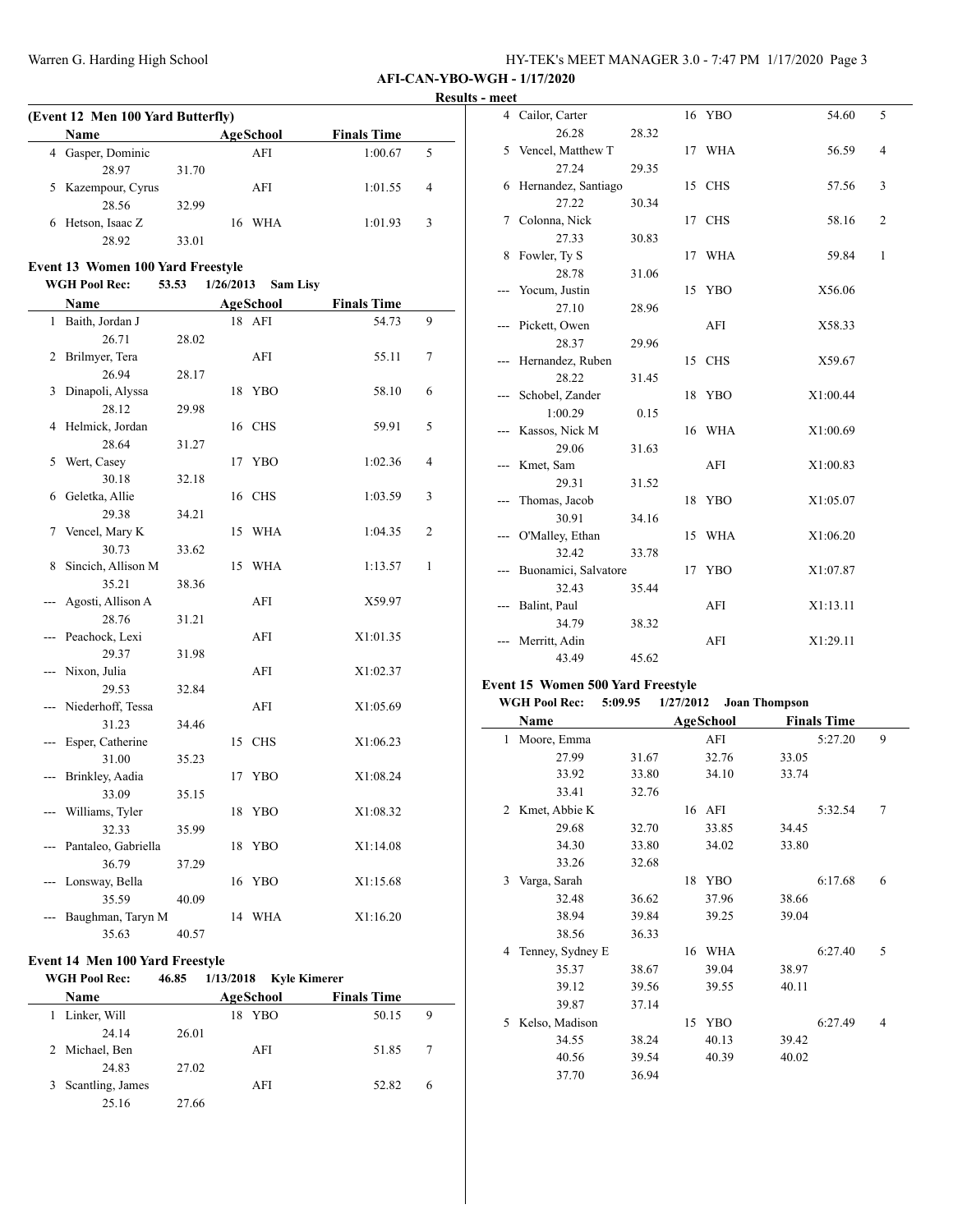| HY-TEK's MEET MANAGER 3.0 - 7:47 PM 1/17/2020 Page 4 |  |
|------------------------------------------------------|--|
|------------------------------------------------------|--|

#### **Results - meet**

| (Event 15 Women 500 Yard Freestyle) |                  |       |    |            |       |                    |   |  |
|-------------------------------------|------------------|-------|----|------------|-------|--------------------|---|--|
|                                     | Name             |       |    | AgeSchool  |       | <b>Finals Time</b> |   |  |
| 6                                   | Peckman, Miranda |       | 17 | <b>CHS</b> |       | 6:30.38            | 3 |  |
|                                     | 32.29            | 37.03 |    | 39.36      | 40.78 |                    |   |  |
|                                     | 40.56            | 41.27 |    | 41.66      | 41.92 |                    |   |  |
|                                     | 41.61            | 33.90 |    |            |       |                    |   |  |
|                                     | Palusak, Jackie  |       | 16 | <b>CHS</b> |       | 6:45.18            | 2 |  |
|                                     | 35.77            | 38.72 |    | 40.80      | 41.06 |                    |   |  |
|                                     | 41.54            | 41.89 |    | 42.16      | 43.27 |                    |   |  |
|                                     | 42.50            | 37.47 |    |            |       |                    |   |  |

## **Event 16 Men 500 Yard Freestyle**

## **WGH Pool Rec: 4:53.26 1/12/2019 Matthew DunLany**

|              | Name              |       |    | <b>AgeSchool</b> |       | <b>Finals Time</b> |   |
|--------------|-------------------|-------|----|------------------|-------|--------------------|---|
| $\mathbf{1}$ | DunLany, Matthew  |       |    | 18 YBO           |       | 4:58.44            | 9 |
|              | 26.55             | 29.61 |    | 30.40            | 31.09 |                    |   |
|              | 31.33             | 31.04 |    | 30.81            | 30.46 |                    |   |
|              | 29.51             | 27.64 |    |                  |       |                    |   |
| 2            | DunLany, Ethan    |       | 15 | <b>YBO</b>       |       | 5:12.67            | 7 |
|              | 27.27             | 31.40 |    | 32.42            | 31.74 |                    |   |
|              | 32.28             | 32.44 |    | 32.08            | 32.19 |                    |   |
|              | 31.67             | 29.18 |    |                  |       |                    |   |
| 3            | Pickett, Davis    |       |    | AFI              |       | 5:17.61            | 6 |
|              | 28.36             | 31.26 |    | 32.16            | 32.83 |                    |   |
|              | 32.92             | 32.94 |    | 32.80            | 32.05 |                    |   |
|              | 31.80             | 30.49 |    |                  |       |                    |   |
| 4            | Green, Daniel     |       |    | AFI              |       | 5:18.40            | 5 |
|              | 28.75             | 32.44 |    | 33.34            | 32.98 |                    |   |
|              | 33.23             | 32.99 |    | 32.07            | 31.48 |                    |   |
|              | 30.93             | 30.19 |    |                  |       |                    |   |
| 5            | Dietz, Luke       |       |    | 15 CHS           |       | 5:20.52            | 4 |
|              | 28.01             | 31.57 |    | 32.66            | 33.49 |                    |   |
|              | 33.09             | 33.25 |    | 32.83            | 32.58 |                    |   |
|              | 31.62             | 31.42 |    |                  |       |                    |   |
| 6            | Criazzo, Joseph R |       | 16 | WHA              |       | 5:40.31            | 3 |
|              | 29.04             | 32.54 |    | 34.90            | 35.46 |                    |   |
|              | 34.78             | 35.68 |    | 35.10            | 35.49 |                    |   |
|              | 35.16             | 32.16 |    |                  |       |                    |   |
| 7            | Leecue, Connor E  |       | 15 | <b>WHA</b>       |       | 5:59.98            | 2 |
|              | 30.77             | 35.03 |    | 36.42            | 37.00 |                    |   |
|              | 36.88             | 37.11 |    | 38.51            | 37.21 |                    |   |
|              | 36.85             | 34.20 |    |                  |       |                    |   |

## **Event 17 Women 200 Yard Freestyle Relay**

## **WGH Pool Rec: 1:41.71 1/20/2017 Delaware Hayes**

**L Ertz, D Ward, K Puthoff, B Glesenkamp**

|                | Team                   |       | Relay              | <b>Finals Time</b>     |    |
|----------------|------------------------|-------|--------------------|------------------------|----|
| 1              | AFI                    |       | А                  | 1:41.65                | 18 |
|                | 1) Dyer, Madeline H 18 |       | 2) Brilmyer, Tera  |                        |    |
|                | 3) Baith, Jordan J 18  |       | 4) Nagle, Mia      |                        |    |
|                | 25.40                  | 25.90 | 25.33              | 25.02                  |    |
| $\mathfrak{D}$ | <b>CHS</b>             |       | A                  | 1:46.97                | 14 |
|                | 1) Helmick, Jordan 16  |       | 2) Dawson, Elle 17 |                        |    |
|                | 3) Peckman, Miranda 17 |       |                    | 4) Murphy, Madison 14  |    |
|                | 27.55                  | 26.44 | 27.85              | 25.13                  |    |
| 3              | <b>YBO</b>             |       | A                  | 1:46.98                | 12 |
|                | 1) Mihok, Alexis 14    |       | 2) Varga, Sarah 18 |                        |    |
|                | 3) Yocum, Abby 17      |       |                    | 4) Dinapoli, Alyssa 18 |    |
|                | 26.72                  | 27.57 | 27.13              | 25.56                  |    |
|                |                        |       |                    |                        |    |

| $\overline{4}$ | AFI                       |       | B                       | 1:47.75                    | 10 |
|----------------|---------------------------|-------|-------------------------|----------------------------|----|
|                | 1) Peachock, Lexi         |       | 2) Moore, Emma          |                            |    |
|                | 3) Stump, Jordan O 17     |       | 4) Chapman, Lindsey     |                            |    |
|                | 28.51                     | 26.12 | 26.41                   | 26.71                      |    |
| 5              | <b>YBO</b>                |       | B                       | 1:56.82                    | 8  |
|                | 1) Wert, Casey 17         |       | 2) Velasquez, Ava 17    |                            |    |
|                | 3) Kelso, Madison 15      |       |                         | 4) Schwendeman, Allyson 16 |    |
|                | 28.92                     | 29.66 | 30.84                   | 27.40                      |    |
| 6              | <b>WHA</b>                |       | A                       | 2:06.11                    | 6  |
|                | 1) Vencel, Mary K 15      |       | 2) Kassos, Beth A 16    |                            |    |
|                | 3) Tenney, Sydney E 16    |       | 4) Hockman, Breana P 14 |                            |    |
|                | 29.74                     | 32.59 | 31.79                   | 31.99                      |    |
|                | AFI                       |       | E                       | X1:58.46                   |    |
|                | 28.53                     | 29.67 | 29.60                   | 30.66                      |    |
|                | AFI                       |       | $\mathbf C$             | X2:00.74                   |    |
|                | 1) Agosti, Ashley         |       | 2) Duryea, Grace        |                            |    |
|                | 3) Kirschbaum, Alexandra  |       | 4) Nixon, Julia         |                            |    |
|                | 30.69                     | 31.26 | 30.23                   | 28.56                      |    |
|                | <b>YBO</b>                |       | $\mathbf C$             | X2:14.17                   |    |
|                | 1) Pantaleo, Gabriella 18 |       | 2) Parker, Ireland 14   |                            |    |
|                | 3) Lonsway, Bella 16      |       | 4) Pickens, Olivia 14   |                            |    |
|                | 33.76                     | 33.67 | 35.26                   | 31.48                      |    |
|                | AFI                       |       | D                       | X2:25.95                   |    |
|                | 1) Merritt, Zara          |       | 2) Neusser, Abby        |                            |    |
|                | 3) Lopez, Valentina       |       | 4) Sanderson, Emily     |                            |    |
|                | 37.08                     | 36.42 | 35.03                   | 37.42                      |    |

## **Event 18 Men 200 Yard Freestyle Relay**

| WGH Pool Rec:                              | 1:26.90 | 1/13/2018 | Youngstown Boardman |
|--------------------------------------------|---------|-----------|---------------------|
| C Aulizia, M DunLany, N Basista, K Kimerer |         |           |                     |

|               | Team                     |       | Relay                   | <b>Finals Time</b> |
|---------------|--------------------------|-------|-------------------------|--------------------|
| 1             | AFI                      |       | A                       | 1:33.20<br>18      |
|               | 1) Michael, Ben          |       | 2) Dannemiller, Fritz   |                    |
|               | 3) Scantling, James      |       | 4) Marshall, Jonny      |                    |
|               | 23.32                    | 24.03 | 23.80                   | 22.05              |
| $\mathcal{L}$ | <b>YBO</b>               |       | A                       | 1:33.89<br>14      |
|               | 1) Stackpole, Jordan 18  |       | 2) Cailor, Carter 16    |                    |
|               | 3) Mascola, Siman 17     |       | 4) Linker, Will 18      |                    |
|               | 23.97                    | 24.22 | 23.36                   | 22.34              |
| 3             | <b>WHA</b>               |       | A                       | 1:39.37<br>12      |
|               | 1) Leecue, Brendan C 17  |       | 2) DiCenso, Tino J 17   |                    |
|               | 3) Vencel, Matthew T 17  |       | 4) Criazzo, Joseph R 16 |                    |
|               | 23.14                    | 24.88 | 25.60                   | 25.75              |
| 4             | <b>YBO</b>               |       | B                       | 1:41.40<br>10      |
|               | 1) Satterfield, Caleb 14 |       | 2) Behun, Jackson 16    |                    |
|               | 3) Yocum, Andrew 15      |       | 4) DunLany, Ethan 15    |                    |
|               | 25.51                    | 26.18 | 25.47                   | 24.24              |
| 5             | <b>CHS</b>               |       | A                       | 1:41.73<br>8       |
|               | 1) Fritz, Connor 16      |       | 2) Schaab, Ty 16        |                    |
|               | 3) Burnett, Cameron 15   |       | 4) Dietz, Luke 15       |                    |
|               | 25.73                    | 26.64 | 25.50                   | 23.86              |
|               | $6$ AFI                  |       | B                       | 1:43.90<br>6       |
|               | 1) Pickett, Davis        |       | 2) Kazempour, Cyrus     |                    |
|               | 3) Michael, Nick         |       | 4) Gasper, Dominic      |                    |
|               | 26.23                    | 26.52 | 26.07                   | 25.08              |
| 7             | <b>WHA</b>               |       | B                       | 1:48.04<br>4       |
|               | 1) Peterson, Carson R 15 |       | 2) Fowler, Ty S 17      |                    |
|               | 3) Hetson, Isaac Z 16    |       | 4) Fox, Steven A 18     |                    |
|               | 27.61                    | 28.05 | 27.12                   | 25.26              |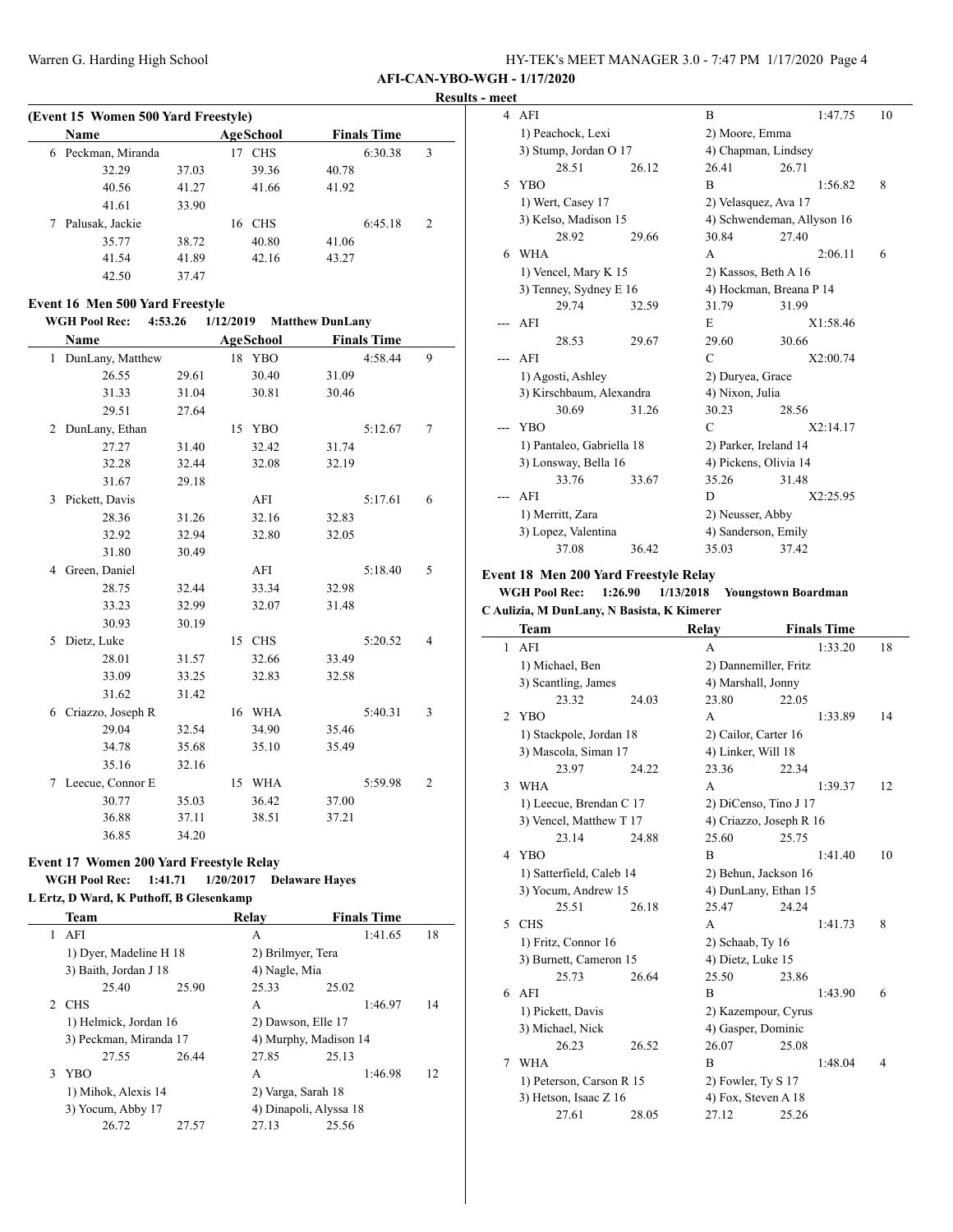|  |  | HY-TEK's MEET MANAGER 3.0 - 7:47 PM 1/17/2020 Page 5 |  |  |  |  |  |
|--|--|------------------------------------------------------|--|--|--|--|--|
|--|--|------------------------------------------------------|--|--|--|--|--|

# **Results - meet**

|  | (Event 18 Men 200 Yard Freestyle Relay)   |       |       |                            |
|--|-------------------------------------------|-------|-------|----------------------------|
|  | Team                                      |       | Relay | <b>Finals Time</b>         |
|  | --- YBO                                   |       | C     | X1:50.56                   |
|  | 1) Manley, Liam 14<br>3) Thomas, Jacob 18 |       |       | 2) Schobel, Zander 18      |
|  |                                           |       |       | 4) Beam, Brendan 17        |
|  | 27.70                                     | 26.83 | 29.99 | 26.04                      |
|  | <b>YBO</b>                                |       | D     | X1:56.41                   |
|  | 1) Buonamici, Luca 15                     |       |       | 2) Buonamici, Salvatore 17 |
|  | 3) Parker, Liam 16                        |       |       | 4) Vasko, Matthew 16       |
|  | 29.14                                     | 28.95 | 29.16 | 29.16                      |
|  | <b>WHA</b>                                |       | C     | X2:05.94                   |
|  | 1) Lowe, Jamieer A 17                     |       |       | 2) Dodge, Ethan J 15       |
|  | 3) Kassos, Nick M 16                      |       |       | 4) O'Malley, Ethan 15      |
|  | 35.79                                     | 33.47 | 28.93 | 27.75                      |

# **Event 19 Women 100 Yard Backstroke**

#### **WGH Pool Rec: 59.25 12/2/2016 Hanna Gresser**

|    | Name                |       | <b>AgeSchool</b> | <b>Finals Time</b> |                |
|----|---------------------|-------|------------------|--------------------|----------------|
|    | 1 Rogers, Molly     |       | AFI              | 1:00.48            | 9              |
|    | 29.43               | 31.05 |                  |                    |                |
| 2  | Dyer, Madeline H    |       | 18 AFI           | 1:01.99            | 7              |
|    | 30.18               | 31.81 |                  |                    |                |
| 3  | Mihok, Alexis       |       | 14 YBO           | 1:04.52            | 6              |
|    | 32.14               | 32.38 |                  |                    |                |
|    | 4 Huston, Ella      |       | 15 YBO           | 1:10.13            | 5              |
|    | 33.45               | 36.68 |                  |                    |                |
| 5. | Hughes, Mallory     |       | 14 CHS           | 1:12.93            | $\overline{4}$ |
|    | 35.79               | 37.14 |                  |                    |                |
| 6  | Grohovsky, Sarah    |       | 16 CHS           | 1:17.19            | 3              |
|    | 37.30               | 39.89 |                  |                    |                |
| 7  | Shuttic, Hannah G   |       | 14 WHA           | 1:26.88            | $\overline{2}$ |
|    | 41.44               | 45.44 |                  |                    |                |
|    | Niederhoff, Tessa   |       | AFI              | X1:16.81           |                |
|    | 35.93               | 40.88 |                  |                    |                |
|    | Duryea, Grace       |       | AFI              | X1:20.19           |                |
|    | 39.65               | 40.54 |                  |                    |                |
|    | Searcy, Tessa       |       | 15 CHS           | X1:20.32           |                |
|    | 38.91               | 41.41 |                  |                    |                |
|    | Parker, Ireland     |       | 14 YBO           | X1:21.60           |                |
|    | 38.59               | 43.01 |                  |                    |                |
|    | Pantaleo, Gabriella |       | 18 YBO           | X1:25.93           |                |
|    | 42.53               | 43.40 |                  |                    |                |
|    | Durham, Kenzie      |       | 17 CHS           | X1:29.42           |                |
|    | 42.27               | 47.15 |                  |                    |                |

# **Event 20 Men 100 Yard Backstroke**

 $\overline{a}$ 

## **WGH Pool Rec: 50.98 11/30/2018 Kaden W Smesko**

|   | Name             |       | AgeSchool        | <b>Finals Time</b> |   |  |
|---|------------------|-------|------------------|--------------------|---|--|
| 1 | Marshall, Jonny  |       | AFI              | 51.46              | 9 |  |
|   | 25.03            | 26.43 |                  |                    |   |  |
| 2 | Flatley, River   |       | <b>YBO</b><br>17 | 56.01              | 7 |  |
|   | 27.24            | 28.77 |                  |                    |   |  |
| 3 | Fritz, Connor    |       | 16 CHS           | 1:02.32            | 6 |  |
|   | 29.48            | 32.84 |                  |                    |   |  |
| 4 | Scantling, James |       | AFI              | 1:04.19            | 5 |  |
|   | 31.30            | 32.89 |                  |                    |   |  |
| 5 | Cailor, Carter   |       | <b>YBO</b><br>16 | 1:04.58            | 4 |  |
|   | 31.25            | 33.33 |                  |                    |   |  |

| 6     | Schaab, Ty         |       |    | 16 CHS     | 1:12.29  | 3              |  |
|-------|--------------------|-------|----|------------|----------|----------------|--|
|       | 35.11              | 37.18 |    |            |          |                |  |
| 7     | Peterson, Carson R |       | 15 | <b>WHA</b> | 1:13.02  | $\overline{c}$ |  |
|       | 36.11              | 36.91 |    |            |          |                |  |
| 8     | O'Malley, Ethan    |       | 15 | <b>WHA</b> | 1:32.58  | 1              |  |
| $---$ | Parker, Liam       |       |    | 16 YBO     | X1:09.95 |                |  |
|       | 33.93              | 36.02 |    |            |          |                |  |
| $---$ | Michael, Nick      |       |    | AFI        | X1:10.00 |                |  |
|       | 33.86              | 36.14 |    |            |          |                |  |
| $---$ | Sanderson, Ben     |       |    | AFI        | X1:12.98 |                |  |
|       | 36.09              | 36.89 |    |            |          |                |  |
|       | Vasko, Matthew     |       | 16 | <b>YBO</b> | X1:21.66 |                |  |
|       | 39.94              | 41.72 |    |            |          |                |  |

# **Event 21 Women 100 Yard Breaststroke**

**WGH Pool Rec: 1:05.81 1/17/2015 Brooke Bailey**

|              | Name              |       | <b>AgeSchool</b> | <b>Finals Time</b> |                |
|--------------|-------------------|-------|------------------|--------------------|----------------|
| $\mathbf{1}$ | Nagle, Mia        |       | AFI              | 1:07.86            | 9              |
|              | 31.73             | 36.13 |                  |                    |                |
| 2            | Stump, Jordan O   |       | 17 AFI           | 1:10.33            | 7              |
|              | 32.95             | 37.38 |                  |                    |                |
| 3            | Murphy, Madison   |       | 14 CHS           | 1:15.07            | 6              |
|              | 36.17             | 38.90 |                  |                    |                |
| 4            | Basista, Julia    |       | 14 YBO           | 1:16.11            | 5              |
|              | 36.13             | 39.98 |                  |                    |                |
| 5.           | Yocum, Abby       |       | 17 YBO           | 1:16.56            | 4              |
|              | 36.90             | 39.66 |                  |                    |                |
| 6            | Dawson, Elle      |       | 17 CHS           | 1:21.41            | 3              |
|              | 37.24             | 44.17 |                  |                    |                |
| 7            | Kassos, Beth A    |       | 16 WHA           | 1:28.07            | $\overline{2}$ |
|              | 40.83             | 47.24 |                  |                    |                |
| 8            | Hockman, Breana P |       | 14 WHA           | 1:28.39            | $\mathbf{1}$   |
|              | 41.14             | 47.25 |                  |                    |                |
|              | Agosti, Allison A |       | AFI              | X1:18.78           |                |
|              | 37.18             | 41.60 |                  |                    |                |
|              | Pickens, Olivia   |       | 14 YBO           | X1:24.34           |                |
|              | 40.71             | 43.63 |                  |                    |                |
|              | Dannemiller, Elle |       | AFI              | X1:24.43           |                |
|              | 40.25             | 44.18 |                  |                    |                |
|              | Kelty, Isabella   |       | 17 CHS           | X1:26.50           |                |
|              | 41.15             | 45.35 |                  |                    |                |
|              | Helmick, Jordan   |       | 16 CHS           | X1:28.84           |                |
|              | 40.73             | 48.11 |                  |                    |                |

#### **Event 22 Men 100 Yard Breaststroke**

## **WGH Pool Rec: 57.31 1/11/2020 Jared Mindek**

|   | <b>Name</b>       |       |    | AgeSchool  | <b>Finals Time</b> |   |
|---|-------------------|-------|----|------------|--------------------|---|
| 1 | Basista, Noah     |       | 18 | <b>YBO</b> | 1:02.50            | 9 |
|   | 29.36             | 33.14 |    |            |                    |   |
|   | 2 DiCenso, Tino J |       | 17 | <b>WHA</b> | 1:05.30            | 7 |
|   | 30.55             | 34.75 |    |            |                    |   |
| 3 | Mascola, Siman    |       | 17 | <b>YBO</b> | 1:07.42            | 6 |
|   | 31.89             | 35.53 |    |            |                    |   |
| 4 | Pickett, Davis    |       |    | AFI        | 1:08.56            | 5 |
|   | 32.07             | 36.49 |    |            |                    |   |
| 5 | Brady, Mason      |       |    | AFI        | 1:12.61            | 4 |
|   | 33.38             | 39.23 |    |            |                    |   |